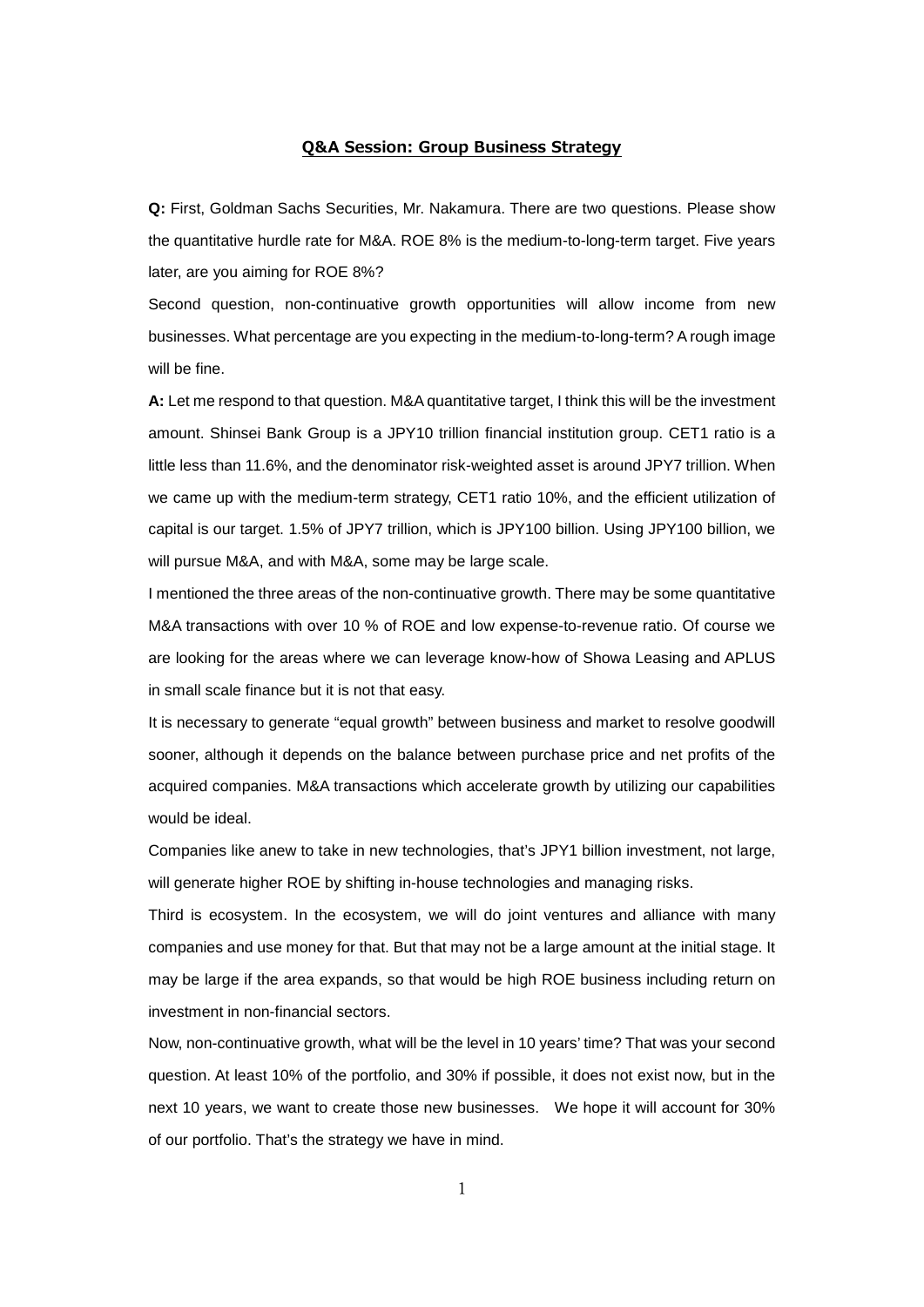**Q:** For targeting foreigners to promote the ecosystem, what are the challenges?

**A:** To expand foreign workers, crimes or troubles need to be considered for financial institution as a challenge. In other words, it will be difficult to expend the business with a certain speed as we need to check the transactions with foreign workers in details.

In fact, there were 300,000 of foreign students and workers that came to Japan last year. In reality, there's about 2% of those who were forcefully sent to their home country and they were rejected to enter.. Such aspects need to be considered when we do business with them. As I said earlier, as foreign workers, or accepting foreign workers as our colleagues, similarly, crimes and trouble need to be reduced as much as possible. In that sense, the information in the ecosystem, such as financial risks or a lot of concerns, not only reflecting them in system, but the employers of workers, or developing such workers, have similar points. By sharing information, we would like to take measures. That is the area which we feel is the most difficult. By partnering with various companies to create an ecosystem, we would like to minimize such risks to emerge as much as possible.

One difficulty in foreign workers is companies who want to hire Japanese and foreign nationals, there may be conflict in the future. What I mean by that is foreign nationals come to Japan and they get trained for a few years, acquire the language and skills, but the new skills will be such that foreign nationals will have the right to choose jobs or companies that they want to work for. Foreign nationals we brought to Japan and trained and become fullfledged people who can work, may go to another industry, another company. They may choose to go to another company. The companies who are aiming to be the receiver of the foreign nationals may be dissatisfied. The same for the Japanese nationals. Japanese national workers are trained, but they may go somewhere else, so same thing. This ecosystem needs to be understood and tackled from broad perspectives including career changes and career supports This implies multiple business opportunities and we aim to collaborate with large human resources companies.

**Q:** What is the business acquisition target in terms of the area, domain, geography?

**A:** In our business strategy, our M&A target is, as I mentioned in the previous presentation, in overseas markets, APAC from Pan-Pacific to around India in Southeast Asia. This is the area where we are looking for M&A opportunity. The M&A deals that we are after are where we can utilize our capability. For example, small-scale finance including Showa Leasing and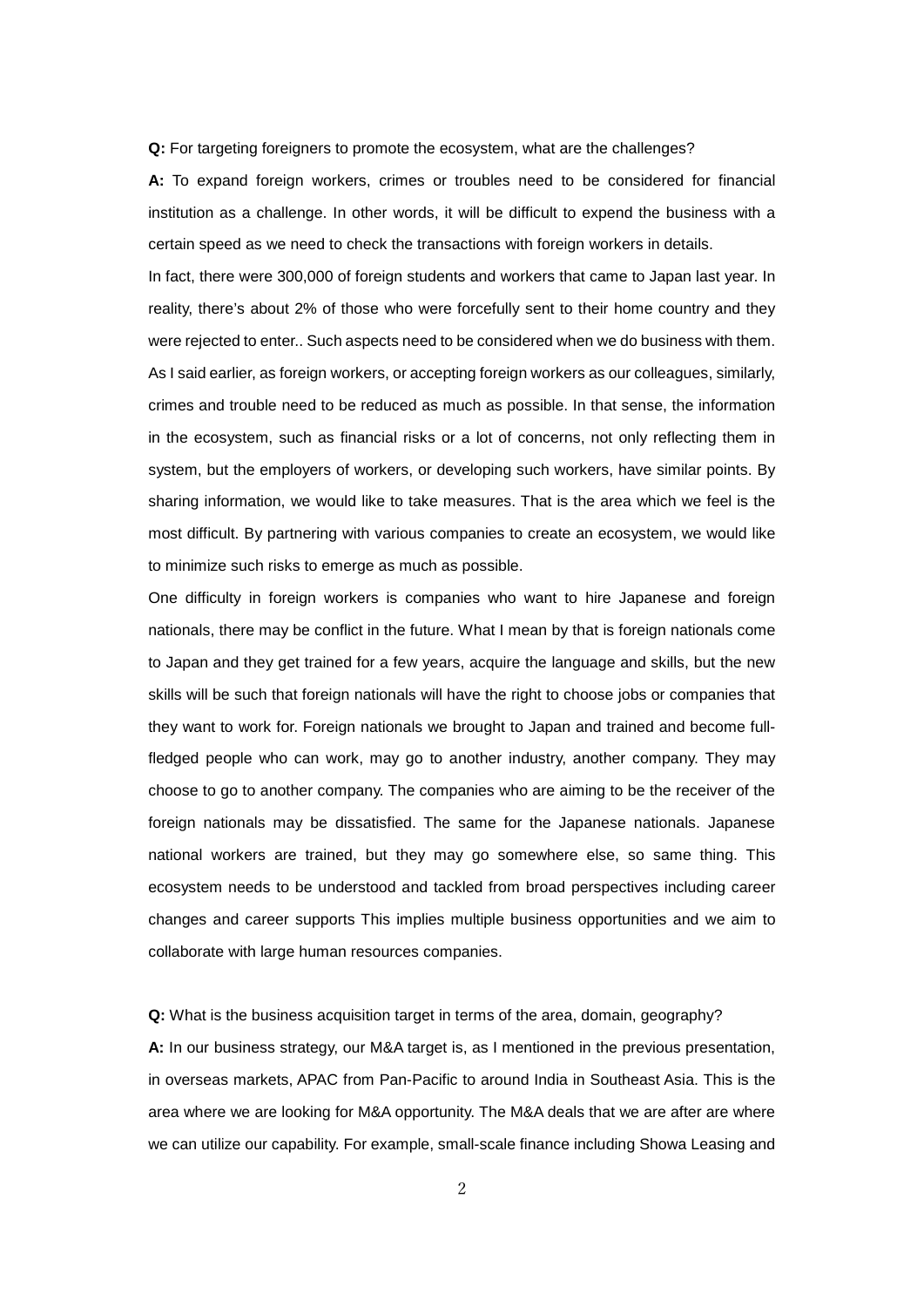APLUS, we want to maximize usage of our capability, and in Southeast Asia, we already have a company called M Credit in Vietnam, with Military Bank. A large mobile carrier company Viettel also provided equity investment in M Credit. We want to collaborate with companies that have customer base and information, and the companies with growth potential backed by the country. Those are the ones that we will look for possible M&A target. Business size will be a couple of billions yen from a start-up phase to expand a couple of tens of billions yen.

**Q:** Regarding Shinsei Bridge, could you please give us a specific content of Shinsei Bridge? **A:** The specific goal of the Shinsei Bridge is accumulation of information. Banks have accounts, and group-member companies including card companies, which has the settlement or payment information. Using such information, we cannot meet the needs of the companies developing the business with that information only. So, targeting the owners of the information, we, of course, will be owning various information, not only financial information, this Company Shinsei Bridge is currently a wholly-owned subsidiary. Maybe it will be owned jointly with other different sectors. There could be Shinsei Bridge number one, two, or three. It depends on the intention of the companies, for example, for ecosystem or service position. For example, who is going to be the owner of the information? As mentioned earlier, information, which is not only financial information, by obtaining such non-financial information, we are considering creating scores centered on it. That is the aim of the Company.

**Q:** The advanced technologies that you mentioned, which is the area that you are particularly focusing on?

**A:** It is AI (Artificial Intelligence). The image recognition AI, and language recognition AI. We can utilize this in many ways. In particular, today, I talked about foreign nationals. One example on that is, foreign nationals have limitation in understanding foreign language, so in nursing care, accommodation, hotels, and restaurants, there is language that the foreign nationals cannot catch, and so, the voice is analyzed, captured. Voice recognition and what can be expected from voice recognition is very important to provide better services. Sharing roles between capabilities of human beings and AI will enable foreign workers to immediately contribute the society. Needless to say, image recognition for eKYC is crucial.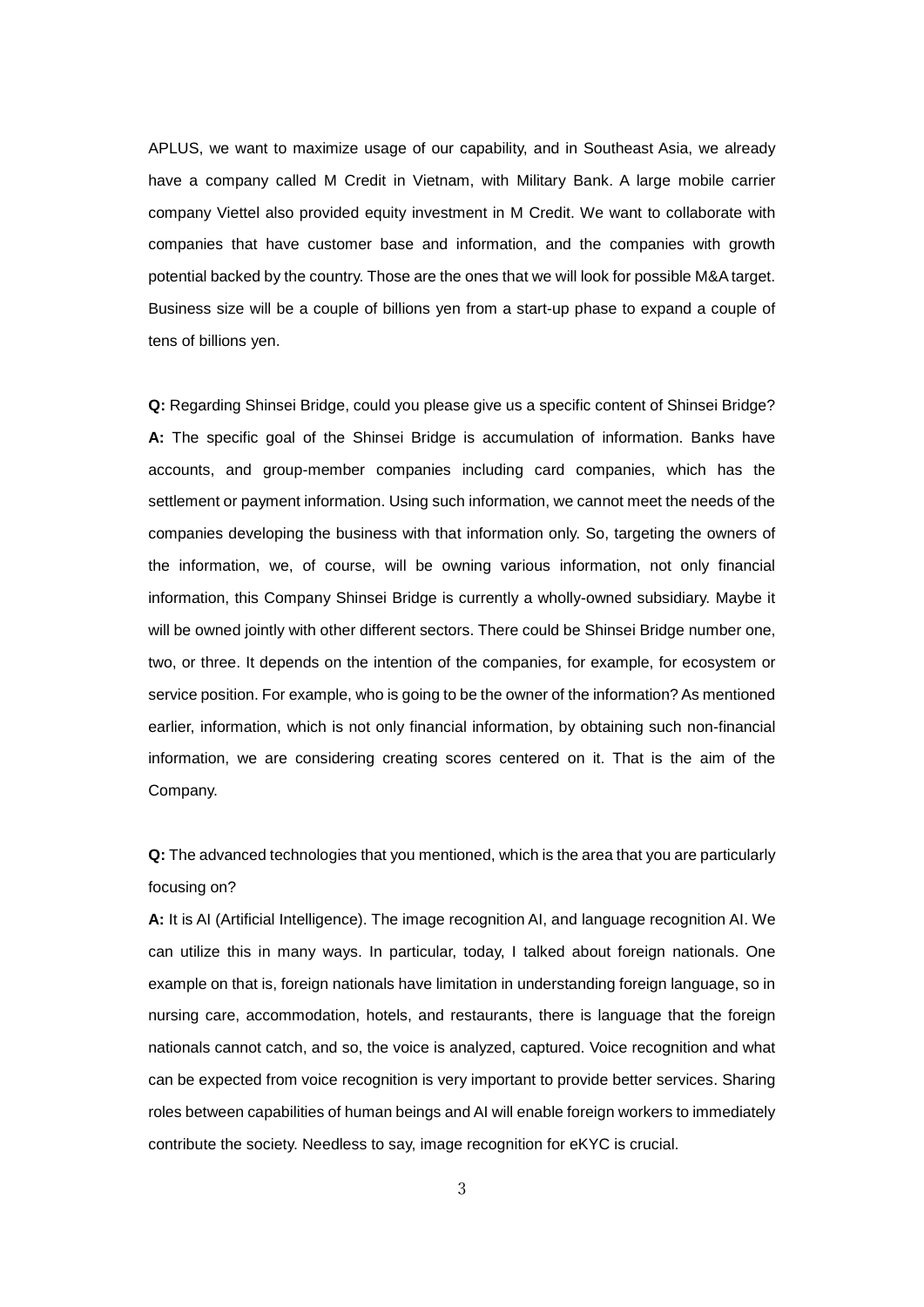**Q:** Could you please give us an example of specific initiative for the data usage?

**A:** When foreigners come to Japan, let's say apply to freelancers, when they change jobs, they lose what they used to have. It's not going to be from scratch, but they will have to restart, with no profile. Foreigners cannot use what they have accumulated as experience in their home country. Since they are in their home country, when they come to Japan, the behavior or the services they wish for in Japan will be positive for advantage for using the services will be analyzed locally and utilized. Such data usage will be needed. After they come to Japan, for example, the attendance rate of the Japanese language schools, or their performance, or toward the future, their wish to be developed. Such information that can be gathered, and they will create scores based on such information and will consider their future value. We would like to offer services that are not available by ordinary financial institutions or other companies. They offer such foreigners additional services.

**Q:** For the foreign ecosystem, what will be the partner companies? When you partner with external companies, what is your target and policy?

**A:** The foreign workers come to Japan, and the biggest point is the employment, to have stable income. I mentioned some examples where we are promoting collaboration, alliance, so the intermediation for finding jobs for foreigners, the companies that are in that business will be the core target. Language or companies that develop and offer application to acquire language very quickly. And, nursing care is an important business, we think. This is rather detailed, but we have the Japanese language proficiency test, which is from N5 to N1, from first grade to university-level language skill.

In nursing care or construction site or in hotels, will they be able to have full-fledged capability just with language? The answer is no. They need the technical language, technical phrases, and industry-specific learning. First, they need to acquire Japanese language, but not just that, they need to also acquire the terminologies in each specific industry, or under their separate set of exams, that support them to do that. We need to collaborate with such teams to do that. This ecosystem also has companies that are close to those industries.

**Q:** Foreign workers may not necessarily be affluent people, and they be the target for smalland-medium-sized companies. How are you going to generate profit from them?

**A:** The foreign workers, of course, when they start, they will start from low-income. However,